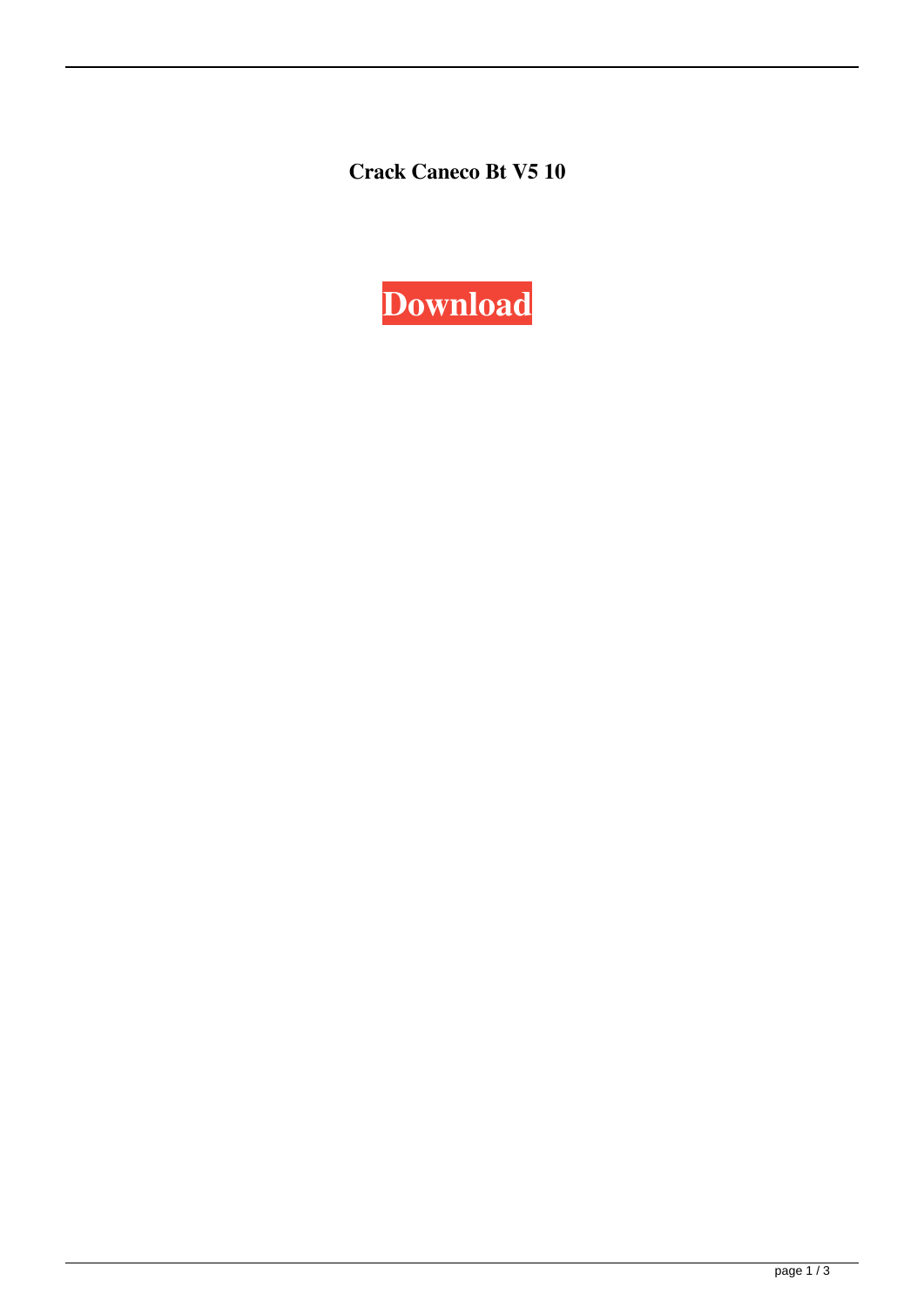Dec 8, 2018 Vadina V8i Crack v1.0.1 / Caneco BT V5.10 Crack. [Download]. Jun 11, 2019 Vadina V8i Crack v1.0.1. Download Caneco BT V5.10 Crack and Activate the. Download Caneco BT V5.10 Crack and Activate the CanecoBT.[Cancer of the thyroid gland in childhood. 20 cases treated with 131I]. Twenty patients affected by thyroid cancer have been treated with iodine 131. Seventeen had follicular cell carcinoma (1 of them with poorly differentiated nuclear features) and 3 had medullary carcinoma. Twenty-three of the twenty patients (100%) showed a negative or insufficient scan before therapy, while after treatment (at least 6 months later) a suspicious scan was seen in 10/20 (50%) cases. In 3/20 (15%) of these patients thyroidectomy was performed and in these cases the thyroid scan showed a negative or normal result at a later time.Q: Conversion of decimal numbers to.net format I have an array of decimal numbers in the following format: string[] stringArray = new string[]  $\{$  "2.36", "2.34", "2.22", "2.5" }; However, I have to convert it to.NET format like this: string[] stringArray = new string[] { "2.36", "2.34", "2.22", "2.5" }; My question is, how can I do that? Is there a built in method to do so? A: My question is, how can I do that? Is there a built in method to do so? No, the only built-in methods to get the number of decimals is like you mentioned toString. However, as msm points out,.NET provides built-in methods to do the parsing for you. Decimal $\lceil \cdot \rceil$  decimals = new Decimal $\lceil \cdot \rceil$ decimal.Parse("2.36"), decimal.Parse("2.34"), decimal.Parse("2.22"), decimal.Parse("2.5") }; However, you still need to do a conversion from the String form to the Decimal form. The best way